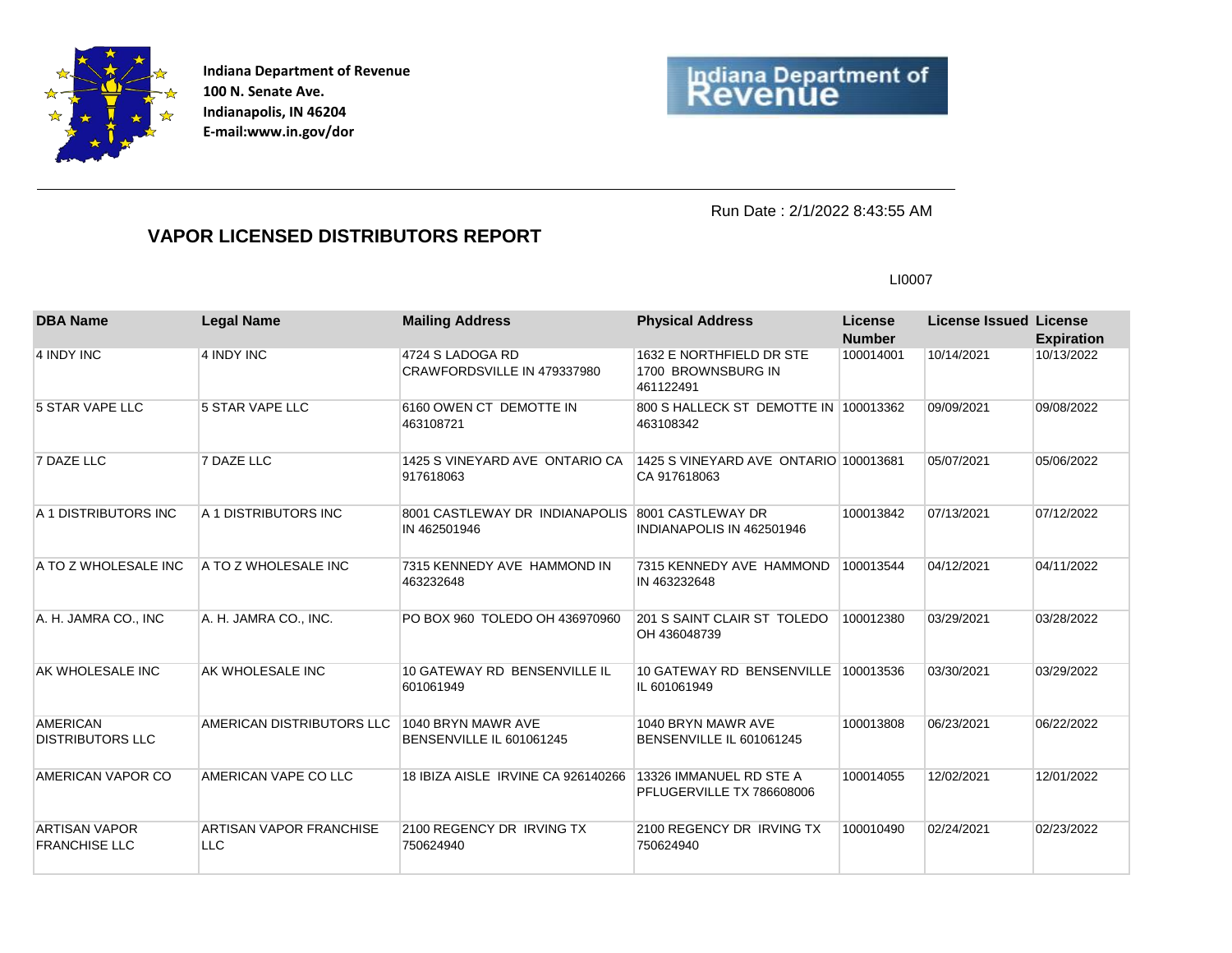| <b>BAKER WHITE INC.</b>                 | <b>BAKER WHITE INC.</b>                       | 16330 AZURITE ST NW RAMSEY MN<br>553033703                                               | 16330 AZURITE ST NW RAMSEY 100009851<br>MN 553033703                  |           | 08/18/2021 | 08/17/2022 |
|-----------------------------------------|-----------------------------------------------|------------------------------------------------------------------------------------------|-----------------------------------------------------------------------|-----------|------------|------------|
| <b>BANTAM VAPOR</b>                     | <b>TWELFTH STATE BRANDS LLC</b>               | 9001 AERIAL CENTER PKWY STE 125<br>MORRISVILLE NC 275609725                              | 9001 AERIAL CENTER PKWY STE 100011715<br>125 MORRISVILLE NC 275609725 |           | 06/09/2021 | 06/08/2022 |
| <b>BATON VAPOR/ BATON</b><br>LABS       | <b>VERTIGO VAPOR INC</b>                      | N/A                                                                                      | 150 N GIBSON RD STE C<br><b>HENDERSON NV 890146720</b>                | 100013465 | 01/27/2022 | 01/26/2023 |
| <b>BIG D VAPOR</b>                      | <b>BIG D VAPOR LLC</b>                        | 1608 WHITLOCK LN STE G<br>CARROLLTON TX 750063226                                        | 1608 WHITLOCK LN STE G<br>CARROLLTON TX 750063226                     | 100013975 | 09/20/2021 | 09/19/2022 |
| <b>BLU ECIGS</b>                        | FONTEM US INC.                                | 714 GREEN VALLEY RD<br>GREENSBORO NC 274087018                                           | 714 GREEN VALLEY RD<br>GREENSBORO NC 274087018                        | 100011491 | 06/30/2021 | 06/29/2022 |
| <b>BRITEHOUSE LLC</b>                   | <b>BRITEHOUSE LLC</b>                         | 204 CHIPPEWA ST LAFAYETTE IN<br>479062123                                                | 204 CHIPPEWA ST LAFAYETTE<br>IN 479062123                             | 100013826 | 07/12/2021 | 07/11/2022 |
| <b>BRS</b>                              | <b>BLACKBRIAR REGULATORY</b><br>SERVICES, LLC | 820 SOUTHLAKE BLVD NORTH<br>CHESTERFIELD VA 232363918                                    | 820 SOUTHLAKE BLVD NORTH<br>CHESTERFIELD VA 232363918                 | 100013759 | 05/28/2021 | 05/27/2022 |
| C.Y. WHOLESALE<br><b>COMPANY</b>        | C.Y. WHOLESALE COMPANY                        | 6321 E. 30TH ST., SUITE 203<br>INDIANAPOLIS IN 46219                                     | 6321 E. 30TH ST., SUITE 203<br><b>INDIANAPOLIS IN 46219</b>           | 100013511 | 03/10/2021 | 03/09/2022 |
| <b>CALIKULTURE</b>                      | A1 WHOLESALE SUPPLY INC                       | 2090 TUCKER INDUSTRIAL RD STE A2 2090 TUCKER INDUSTRIAL RD<br><b>TUCKER GA 300846221</b> | STE A2 TUCKER GA 300846221                                            | 100013813 | 06/25/2021 | 06/24/2022 |
| CB DISTRIBUTORS, INC.                   | CB DISTRIBUTORS, INC.                         | 2500 KENNEDY DR BELOIT WI<br>535116902                                                   | 2500 KENNEDY DR BELOIT WI<br>535116902                                | 100013863 | 07/27/2021 | 07/26/2022 |
| <b>CENTRAL VAPORS</b>                   | <b>CENTRAL VAPORS</b>                         | 3733 E UNIVERSITY DR STE 330<br><b>MCKINNEY TX 750695017</b>                             | 3733 E UNIVERSITY DR STE 330<br>MCKINNEY TX 750695017                 | 100013530 | 03/25/2021 | 03/24/2022 |
| <b>CHERRY WHOLESALE</b>                 | <b>CHERRY WHOLESALE INC</b>                   | 11959 COPPER MINES WAY FISHERS 7525 E 39TH ST INDIANAPOLIS<br>IN 460384817               | IN 462265151                                                          | 100013633 | 04/21/2021 | 04/20/2022 |
| CHICAGO MERCHANDIZE<br><b>COMPANY</b>   | CHICAGO MERCHANDIZE<br><b>COMPANY</b>         | 1000 INDUSTRIAL DR BENSENVILLE<br>IL 601061264                                           | 1000 INDUSTRIAL DR<br>BENSENVILLE IL 601061264                        | 100013955 | 08/30/2021 | 08/29/2022 |
| CHOTU WHOLESALE LLC CHOTU WHOLESALE LLC |                                               | 3500 179TH ST STE 8 HAMMOND IN<br>463233068                                              | 3500 179TH ST STE 8 HAMMOND 100013076<br>IN 463233068                 |           | 08/30/2021 | 08/29/2022 |
| & SMOKE SHOP LLC                        | CLOUD CITY VAPOR, GIFT MICHAEL DANE RENSCHLER | 108 HAMPTON DR EVANSVILLE IN<br>477153210                                                | 2804 MOUNT VERNON AVE<br>EVANSVILLE IN 477126753                      | 100012716 | 06/04/2021 | 06/03/2022 |
| <b>CORE - MARK</b><br>MIDCONTINENT, INC | CORE - MARK MIDCONTINENT,<br><b>INC</b>       | 1500 SOLANA BLVD STE 6150<br>WESTLAKE TX 762621999                                       | 30300 EMERALD VALLEY PKWY<br>SOLON OH 441394394                       | 100003528 | 05/16/2021 | 05/15/2022 |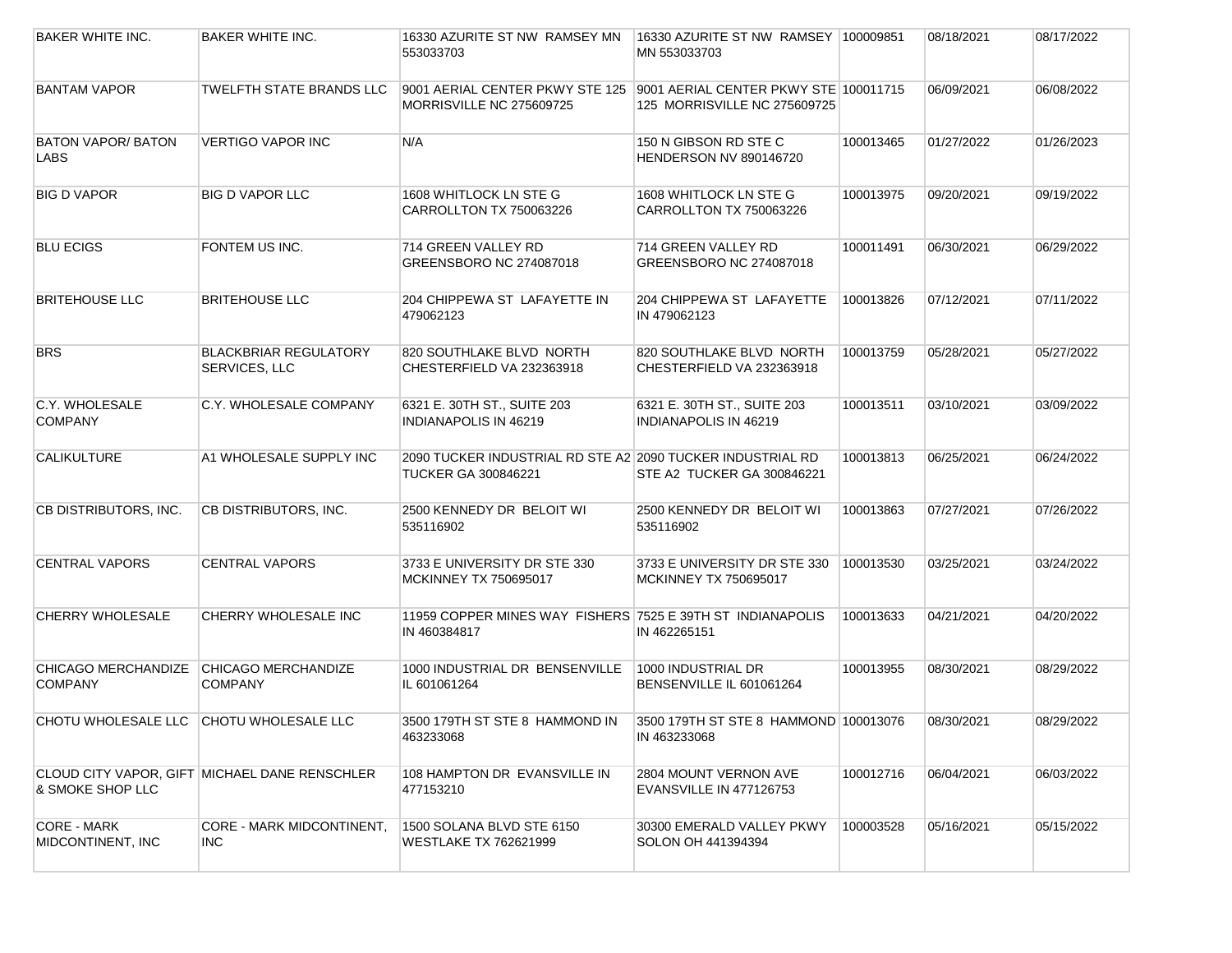| <b>CORE-MARK IOWA</b>                                               | CORE - MARK MIDCONTINENT,<br>INC.                     | 1500 SOLANA BLVD STE 6150<br>WESTLAKE TX 762621999                               | 1751 E US HIGHWAY 30<br>CARROLL IA 514012671                      | 100009738 | 07/20/2021 | 07/19/2022 |
|---------------------------------------------------------------------|-------------------------------------------------------|----------------------------------------------------------------------------------|-------------------------------------------------------------------|-----------|------------|------------|
| <b>CORE-MARK OHIO</b>                                               | CORE - MARK MIDCONTINENT,<br><b>INC</b>               | 1500 SOLANA BLVD BLDG 6<br>WESTLAKE TX 762621690                                 | 30300 EMERALD VALLEY PKWY<br>SOLON OH 441394394                   | 100003527 | 05/16/2021 | 05/15/2022 |
| <b>CRATER INC</b>                                                   | <b>CRATER INC</b>                                     | 7210 GEORGETOWN RD STE 300<br>INDIANAPOLIS IN 462684156                          | 7210 GEORGETOWN RD STE 300 100013602<br>INDIANAPOLIS IN 462684156 |           | 04/15/2021 | 04/14/2022 |
| <b>C-STORE MASTER</b>                                               | LAKSHMI DISTRIBUTORS, LLC                             | 3100 UNIVERSITY DR NW<br>HUNTSVILLE AL 358163138                                 | 3100 UNIVERSITY DR NW<br>HUNTSVILLE AL 358163138                  | 100013682 | 05/07/2021 | 05/06/2022 |
| <b>DELTIVA LLC</b>                                                  | <b>DELTIVA LLC</b>                                    | 1711 LAKESIDE AVE STE 4 ST.<br><b>AUGUSTINE FL 320844102</b>                     | 1711 LAKESIDE AVE STE 4 ST.<br>AUGUSTINE FL 320844102             | 100013954 | 08/30/2021 | 08/29/2022 |
| DEMAND VAPE                                                         | <b>ECTO WORLD LLC</b>                                 | 2225 KENMORE AVE BUFFALO NY<br>142071359                                         | 2225 KENMORE AVE BUFFALO<br>NY 142071359                          | 100011951 | 06/28/2021 | 06/27/2022 |
| <b>EARTHZ</b>                                                       | <b>EARTHZ</b>                                         | 766 FOSTER AVE BENSENVILLE IL<br>601061509                                       | 766 FOSTER AVE BENSENVILLE 100013683<br>IL 601061509              |           | 05/07/2021 | 05/06/2022 |
| <b>EBY-BROWN COMPANY</b><br><b>LLC</b>                              | EBY-BROWN COMPANY, LLC                                | 1415 W DIEHL RD STE 300N<br>NAPERVILLE IL 605632349                              | 1982 COMMERCE CIR<br>SPRINGFIELD OH 455042012                     | 100003291 | 11/02/2021 | 11/01/2022 |
| <b>EBY-BROWN COMPANY</b><br><b>LLC</b>                              | EBY-BROWN COMPANY, LLC                                | 1415 W DIEHL RD STE 300N<br>NAPERVILLE IL 605632349                              | 877 PERRY RD PLAINFIELD IN<br>461687638                           | 100003292 | 11/02/2021 | 11/01/2022 |
| <b>EBY-BROWN COMPANY</b><br><b>LLC</b>                              | EBY-BROWN COMPANY, LLC                                | N/A                                                                              | 2051 BASELINE RD<br>MONTGOMERY IL 605381193                       | 100003322 | 12/16/2021 | 12/15/2022 |
| EBY-BROWN COMPANY,<br>LLC.                                          | EBY-BROWN COMPANY, LLC                                | PO BOX 3067 NAPERVILLE IL<br>605667067                                           | 439 PARK LOOP RD<br>SHEPHERDSVILLE KY 401657544                   | 100003811 | 11/14/2021 | 11/13/2022 |
| ECBLEND, LLC                                                        | ECBLEND, LLC                                          | 406 S RIVERSIDE AVE MEDFORD OR 226 N ROSS LANE MEDFORD OR 100014093<br>975017240 | 97501                                                             |           | 01/20/2022 | 01/19/2023 |
| F. MCCONNELL & SONS.<br>INC.                                        | F. MCCONNELL & SONS, INC.                             | PO BOX 417 NEW HAVEN IN<br>467740417                                             | 11102 LINCOLN HWY E NEW<br>HAVEN IN 467749383                     | 100013854 | 07/21/2021 | 07/20/2022 |
| FLAVORS 15 LLC                                                      | <b>FLAVORS 15 LLC</b>                                 | 95 SAINT BOTOLPH ST APT 1<br><b>BOSTON MA 021166473</b>                          | 95 SAINT BOTOLPH ST APT 1<br><b>BOSTON MA 021166473</b>           | 100009718 | 07/16/2021 | 07/15/2022 |
| <b>FLAWLESS VAPE</b><br><b>WHOLESALE &amp;</b><br>DISTRIBUTION INC. | <b>FLAWLESS VAPE WHOLESALE</b><br>& DISTRIBUTION INC. | 17421 NICHOLS LN STE P<br>HUNTINGTON BEACH CA 926478717                          | 17421 NICHOLS LN STE P<br><b>HUNTINGTON BEACH CA</b><br>926478717 | 100010541 | 04/09/2021 | 04/08/2022 |
| <b>GIANT EAGLE INC</b>                                              | <b>GIANT EAGLE INC</b>                                | 101 KAPPA DR PITTSBURGH PA<br>152382833                                          | 101 KAPPA DR PITTSBURGH PA   100013201<br>152382833               |           | 03/10/2021 | 03/09/2022 |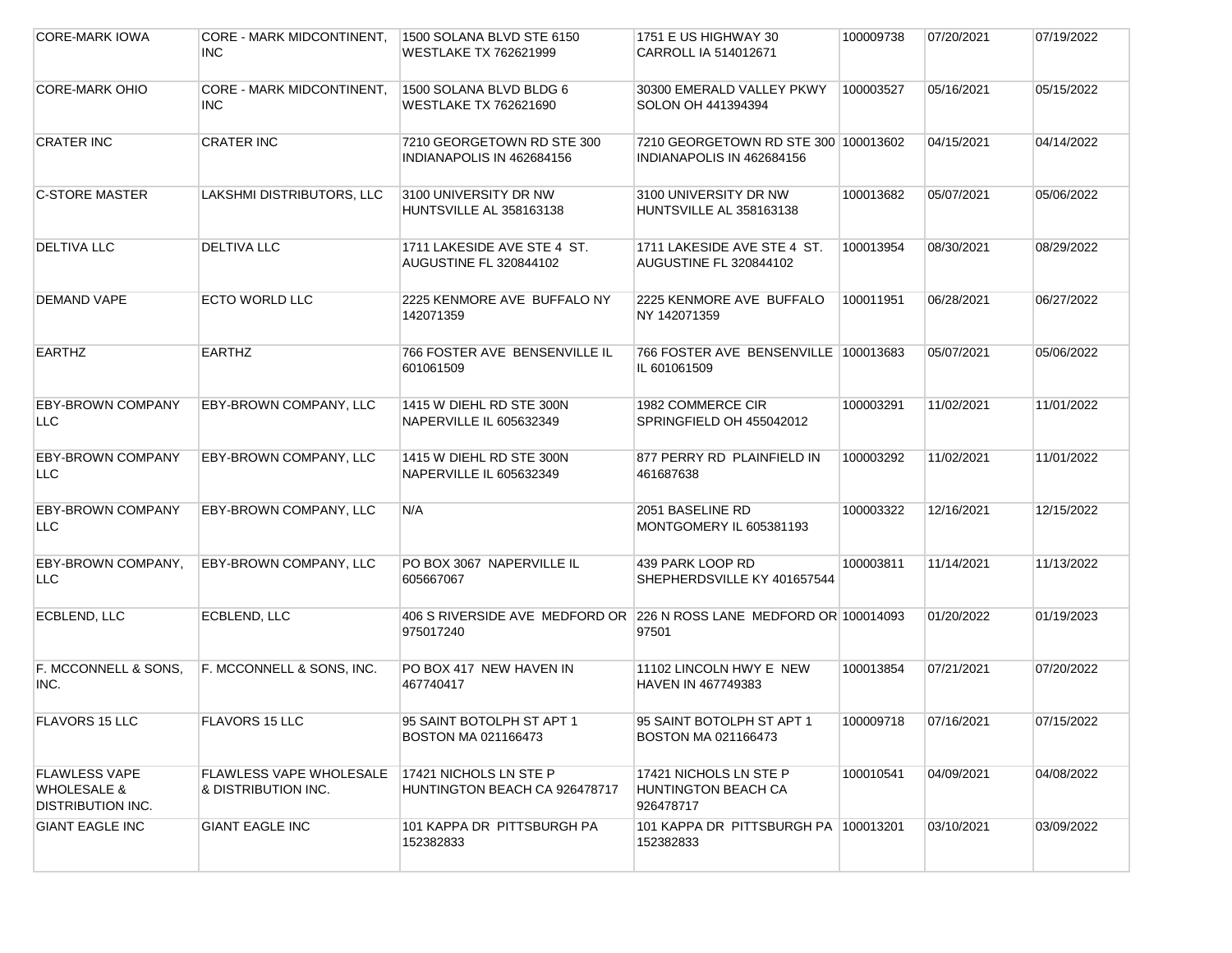| <b>GLOBAL SOURCE</b>                          | <b>GLOBAL SOURCE</b>           | 11338 AURORA AVE URBANDALE IA                                              | 11338 AURORA AVE                 | 100014056 | 12/03/2021 | 12/02/2022 |
|-----------------------------------------------|--------------------------------|----------------------------------------------------------------------------|----------------------------------|-----------|------------|------------|
| <b>DISTRIBUTION LLC</b>                       | <b>DISTRIBUTION LLC</b>        | 503227907                                                                  | URBANDALE IA 503227907           |           |            |            |
|                                               |                                |                                                                            |                                  |           |            |            |
| <b>GOLDEN EAGLE</b>                           |                                | GOLDEN EAGLE DISTRIBUTORS 975 BRYN MAWR AVE BENSENVILLE 1975 BRYN MAWR AVE |                                  | 100014045 | 11/22/2021 | 11/21/2022 |
| <b>DISTRIBUTORS</b>                           |                                | IL 601061244                                                               | BENSENVILLE IL 601061244         |           |            |            |
|                                               |                                |                                                                            |                                  |           |            |            |
|                                               |                                |                                                                            |                                  |           |            |            |
| <b>GOLDEN GATE</b>                            | <b>GOLDEN GATE WHOLESALE</b>   | 2910 W JEFFERSON ST LOUISVILLE                                             | 2910 W JEFFERSON ST              | 100013943 | 08/19/2021 | 08/18/2022 |
| <b>WHOLESALE LLC</b>                          | LLC.                           | KY 402121771                                                               | LOUISVILLE KY 402121771          |           |            |            |
|                                               |                                |                                                                            |                                  |           |            |            |
| <b>HALO WHOLESALE</b>                         | SYNDICATE GLOBAL               | 12643 RACE TRACK RD TAMPA FL                                               | 12643 RACE TRACK RD TAMPA        | 100013973 | 09/14/2021 | 09/13/2022 |
|                                               | <b>DISTRIBUTION INC</b>        | 336261331                                                                  | FL 336261331                     |           |            |            |
|                                               |                                |                                                                            |                                  |           |            |            |
| <b>HIGHER CONNECTION</b>                      | <b>HIGHER CONNECTION LLC</b>   | 1505 N 29TH AVE PHOENIX AZ                                                 | 1505 N 29TH AVE PHOENIX AZ       | 100013742 | 05/20/2021 | 05/19/2022 |
| LLC.                                          |                                | 850093506                                                                  | 850093506                        |           |            |            |
|                                               |                                |                                                                            |                                  |           |            |            |
|                                               |                                |                                                                            |                                  |           |            |            |
| <b>HIPNODELIC</b>                             | <b>AMBER KILLION</b>           | 301 W 6TH ST CONNERSVILLE IN                                               | 301 W 6TH ST CONNERSVILLE        | 100013782 | 06/10/2021 | 06/09/2022 |
|                                               |                                | 473311569                                                                  | IN 473311569                     |           |            |            |
|                                               |                                |                                                                            |                                  |           |            |            |
| HK WHOLESALE                                  | HK WHOLESALE DISTRIBUTOR       | 2311 HAZELNUT LN KOKOMO IN                                                 | 1802 E VAILE AVE KOKOMO IN       | 100013545 | 04/12/2021 | 04/11/2022 |
| <b>DISTRIBUTOR LLC</b>                        | LLC                            | 469024498                                                                  | 469015615                        |           |            |            |
|                                               |                                |                                                                            |                                  |           |            |            |
| <b>HOOSIER CASH &amp; CARRY</b>               | <b>HOOSIER WHOLESALE</b>       | 4640 LAFAYETTE RD INDIANAPOLIS                                             | 4640 LAFAYETTE RD                | 100013174 | 02/03/2021 | 02/02/2022 |
|                                               | <b>DISTRIBUTOR LLC</b>         | IN 462542036                                                               | INDIANAPOLIS IN 462542036        |           |            |            |
|                                               |                                |                                                                            |                                  |           |            |            |
|                                               |                                |                                                                            |                                  |           |            |            |
| <b>HS WHOLESALE</b>                           | HS WHOLESALE                   | 511 S VISTA AVE ADDISON IL                                                 | 511 S VISTA AVE ADDISON IL       | 100013740 | 05/20/2021 | 05/19/2022 |
|                                               |                                | 601014422                                                                  | 601014422                        |           |            |            |
|                                               |                                |                                                                            |                                  |           |            |            |
| <b>INDIANA IMPORT LLC</b>                     | <b>INDIANA IMPORT LLC</b>      | 9160 FORD CIR FISHERS IN                                                   | 9160 FORD CIR FISHERS IN         | 100013446 | 12/31/2021 | 12/30/2022 |
|                                               |                                | 460383000                                                                  | 460383000                        |           |            |            |
|                                               |                                |                                                                            |                                  |           |            |            |
| INDIANA TRADEING INC                          | <b>INDIANA TRADEING INC</b>    | 11870 SAND CREEK BLVD FISHERS                                              | 11870 SAND CREEK BLVD            | 100013539 | 04/06/2021 | 04/05/2022 |
|                                               |                                | IN 460378793                                                               | FISHERS IN 460378793             |           |            |            |
|                                               |                                |                                                                            |                                  |           |            |            |
|                                               |                                |                                                                            |                                  |           |            |            |
| <b>INDIANA WHOLESALERS</b>                    | <b>INDIANA WHOLESALERS AND</b> | 1367 SADLIER CIRCLE SOUTH DR                                               | <b>1367 SADLIER CIRCLE SOUTH</b> | 100013869 | 07/30/2021 | 07/29/2022 |
| AND DISTRIBUTORS LLC                          | <b>DISTRIBUTORS LLC</b>        | INDIANAPOLIS IN 462391059                                                  | DR INDIANAPOLIS IN 462391059     |           |            |            |
|                                               |                                |                                                                            |                                  |           |            |            |
| <b>INDY E CIGS LLC</b>                        | <b>INDY E CIGS LLC</b>         | 2401 N RITTER AVE INDIANAPOLIS IN 2401 N RITTER AVE                        |                                  | 100009592 | 06/12/2021 | 06/11/2022 |
|                                               |                                | 462184019                                                                  | INDIANAPOLIS IN 462184019        |           |            |            |
|                                               |                                |                                                                            |                                  |           |            |            |
| <b>INTERNATIONAL</b>                          | INTERNATIONAL WHOLESALE        | 11559 ROCK ISLAND CT MARYLAND                                              | 11559 ROCK ISLAND CT             | 100013177 | 02/03/2022 | 02/02/2023 |
| WHOLESALE SUPPLY INC SUPPLY INC               |                                | <b>HEIGHTS MO 630433522</b>                                                | <b>MARYLAND HEIGHTS MO</b>       |           |            |            |
|                                               |                                |                                                                            | 630433522                        |           |            |            |
|                                               |                                |                                                                            |                                  |           |            |            |
| J & M DISTRIBUTORS INC J & M DISTRIBUTORS INC |                                | 7821 DOYLE SPRINGS RD LITTLE                                               | 7821 DOYLE SPRINGS RD            | 100014006 | 10/19/2021 | 10/18/2022 |
|                                               |                                | ROCK AR 722095561                                                          | LITTLE ROCK AR 722095561         |           |            |            |
|                                               |                                |                                                                            |                                  |           |            |            |
| J J DISTRIBUTORS LLC                          | J J DISTRIBUTORS LLC           | 1126 ULRICH AVE LOUISVILLE KY                                              | 1126 ULRICH AVE LOUISVILLE       | 100013766 | 06/03/2021 | 06/02/2022 |
|                                               |                                | 402191828                                                                  | KY 402191828                     |           |            |            |
|                                               |                                |                                                                            |                                  |           |            |            |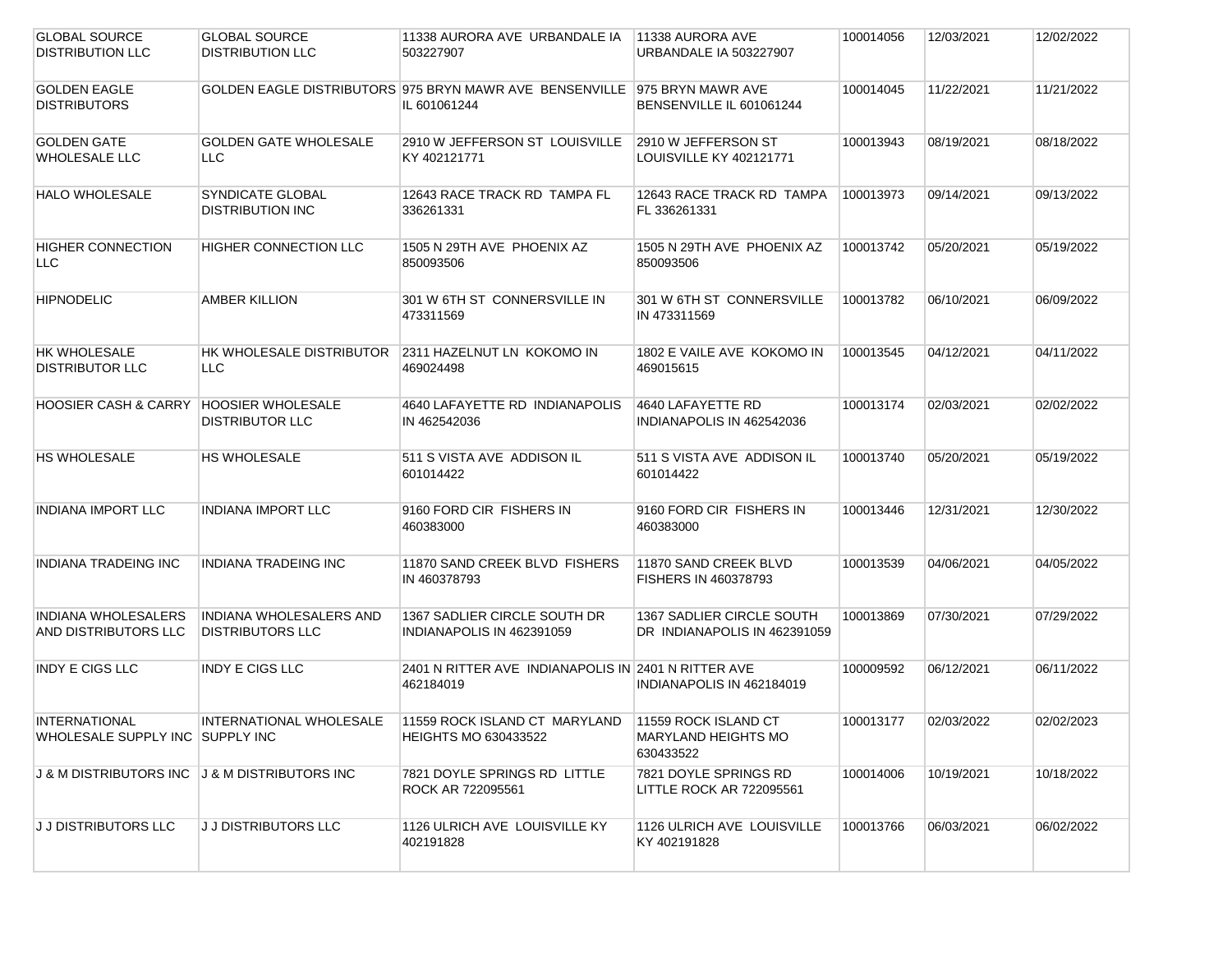| JASER TRADING LLC                                               | JASER TRADING LLC                                 | 10740 LAMON AVE OAK LAWN IL<br>604535419                 | 10740 LAMON AVE OAK LAWN IL 100013231<br>604535419                 |           | 03/24/2021 | 03/23/2022 |
|-----------------------------------------------------------------|---------------------------------------------------|----------------------------------------------------------|--------------------------------------------------------------------|-----------|------------|------------|
| <b>JES NWO</b>                                                  | RW NOONEY, INC                                    | PO BOX 1387 TOLEDO OH 436031387                          | 1001 CHERRY ST TOLEDO OH<br>436082901                              | 100003374 | 05/10/2021 | 05/09/2022 |
| <b>JUICE SUPPLY COMPANY</b>                                     | <b>JUICE SUPPLY COMPANY</b>                       | 1211 JOHN REED CT CITY OF<br>INDUSTRY CA 917452405       | 1211 JOHN REED CT CITY OF<br><b>INDUSTRY CA 917452405</b>          | 100013697 | 05/07/2021 | 05/06/2022 |
| KAISER WHOLESALE INC. KAISER WHOLESALE INC.                     |                                                   | PO BOX 1115 NEW ALBANY IN<br>471511115                   | 415 E OAK ST NEW ALBANY IN<br>471503324                            | 100003644 | 06/30/2021 | 06/29/2022 |
| <b>KAIVAL BRANDS</b><br><b>INNOVATIONS GROUP,</b><br><b>INC</b> | KAIVAL BRANDS INNOVATIONS<br><b>GROUP, INC</b>    | 4460 OLD DIXIE HWY GRANT<br>VALKARIA FL 329498236        | 4460 OLD DIXIE HWY GRANT<br>VALKARIA FL 329498236                  | 100013327 | 08/04/2021 | 08/03/2022 |
| KIEL'S EXTRA SALES INC                                          | KIEL'S EXTRA SALES INC                            | 540 N COLFAX ST GRIFFITH IN<br>463192527                 | 540 N COLFAX ST GRIFFITH IN<br>463192527                           | 100013450 | 01/06/2022 | 01/05/2023 |
| KINGDOM VAPOR INC                                               | KINGDOM VAPOR INC                                 | 545 CHICORA RD BUTLER PA<br>160012305                    | 545 CHICORA RD BUTLER PA<br>160012305                              | 100013548 | 04/12/2021 | 04/11/2022 |
| <b>KNOWN DISTRIBUTION</b>                                       | VAPE STORM LABS, LLC                              | 1449 STEARE AVE MERIDIAN ID<br>836426615                 | 1449 STEARE AVE MERIDIAN ID 100014075<br>836426615                 |           | 12/28/2021 | 12/27/2022 |
| LAMBERT'S<br><b>DISTRIBUTORS, INC.</b>                          | <b>LAMBERT'S DISTRIBUTORS.</b><br>INC.            | 142 W MAIN ST NEW ALBANY IN<br>471505959                 | 142 W MAIN ST NEW ALBANY IN 100003560<br>471505959                 |           | 07/31/2021 | 07/30/2022 |
| LEAF OF VAPE LLC                                                | LEAF OF VAPE LLC                                  | 10329 CROSS CREEK BLVD STE A<br>TAMPA FL 336472994       | 10329 CROSS CREEK BLVD STE 100013839<br>A TAMPA FL 336472994       |           | 07/13/2021 | 07/12/2022 |
| LINK DISTRIBUTION INC                                           | <b>LINK DISTRIBUTION INC</b>                      | 480 N YORK RD BENSENVILLE IL<br>601061606                | 480 N YORK RD BENSENVILLE IL 100013741<br>601061606                |           | 05/20/2021 | 05/19/2022 |
| LOGIC TECHNOLOGY<br>DEVELOPMENT LLC                             | <b>LOGIC TECHNOLOGY</b><br><b>DEVELOPMENT LLC</b> | 300 FRANK W BURR BLVD STE 70<br>TEANECK NJ 076666703     | <b>260 RINGGOLD INDUSTRIAL</b><br>PKWY DANVILLE VA 245405549       | 100014044 | 11/22/2021 | 11/21/2022 |
| <b>MA DISTRO INC</b>                                            | <b>MA DISTRO INC</b>                              | 1000 PARLIAMENT CT STE 300<br>DURHAM NC 277038456        | 1000 PARLIAMENT CT STE 300<br>DURHAM NC 277038456                  | 100014076 | 12/29/2021 | 12/28/2022 |
|                                                                 | MAG INDUSTRIES LIMITED MAG INDUSTRIES LIMITED     | 1631 LINCOLN AVE TYRONE PA<br>16686                      | 1631 LINCOLN AVE TYRONE PA   100013397<br>16686                    |           | 11/01/2021 | 10/31/2022 |
| <b>MAKO INC</b>                                                 | <b>MAKO INC</b>                                   | 1125 BROOKSIDE AVE STE C20B<br>INDIANAPOLIS IN 462020041 | 1125 BROOKSIDE AVE STE C20B 100013546<br>INDIANAPOLIS IN 462020041 |           | 04/12/2021 | 04/11/2022 |
| <b>MANDEL DISTRIBUTORS</b>                                      | <b>LYON IMPORTS LLC</b>                           | 475 OBERLIN AVE S LAKEWOOD NJ<br>087017024               | 475 OBERLIN AVE S LAKEWOOD 100013952<br>NJ 087017024               |           | 08/30/2021 | 08/29/2022 |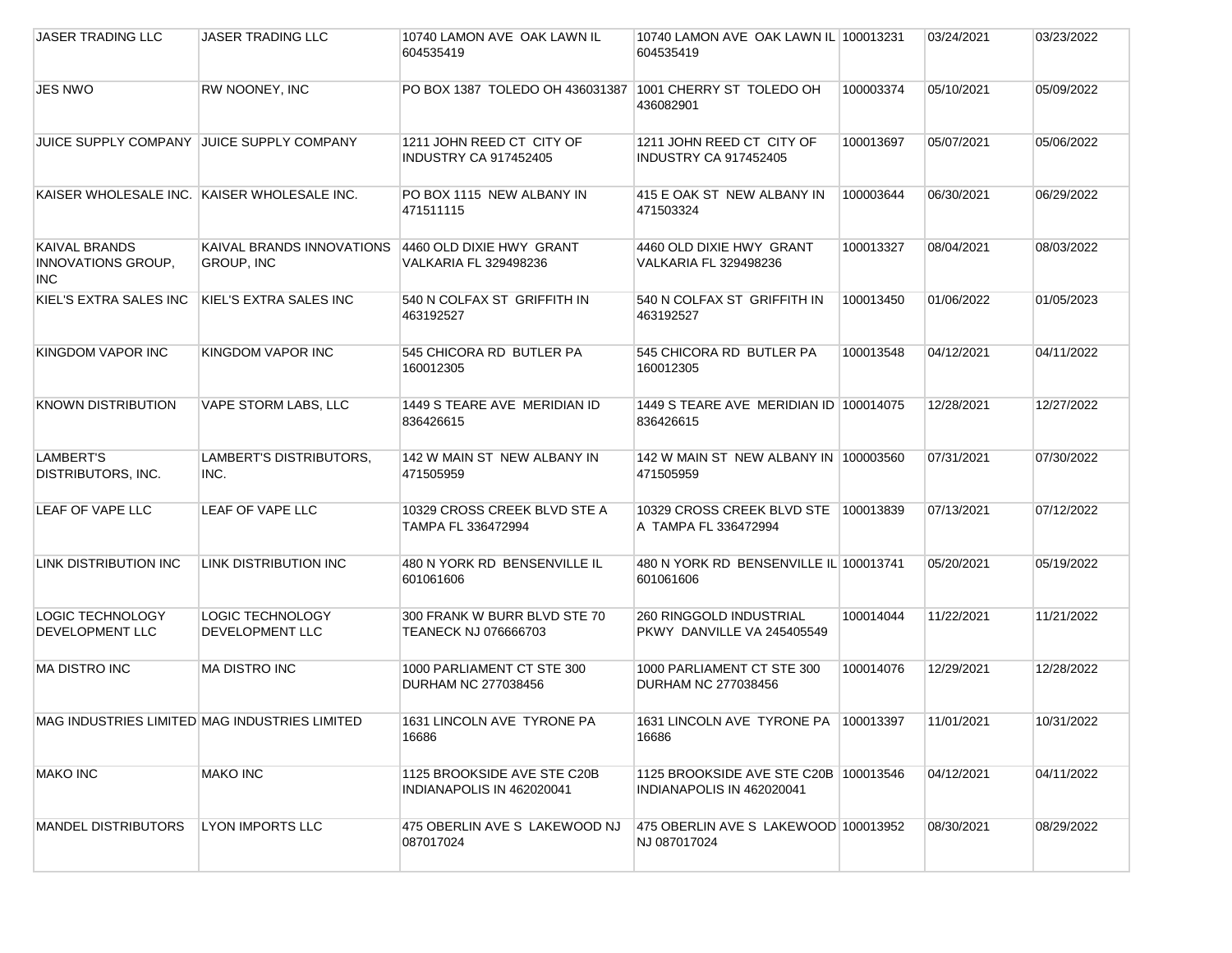| <b>MASAF ENTERPRISE INC</b>                   | <b>MASAF ENTERPRISE INC</b>                   | 9501 INDIANAPOLIS BLVD C-102<br>HIGHLAND IN 46322       | 9501 INDIANAPOLIS BLVD C-102 100014068<br>HIGHLAND IN 46322       |           | 12/20/2021 | 12/19/2022 |
|-----------------------------------------------|-----------------------------------------------|---------------------------------------------------------|-------------------------------------------------------------------|-----------|------------|------------|
| MAX DISTRIBUTING                              | ALEXANDER STEARNS LLC                         | 1601 WESTPARK DR LITTLE ROCK<br>AR 722042418            | 1601 WESTPARK DR LITTLE<br>ROCK AR 722042418                      | 100013603 | 04/15/2021 | 04/14/2022 |
| <b>MAX VAPOR LLC</b>                          | <b>MAX VAPOR LLC</b>                          | 707 W 6TH ST JASPER IN 475462629                        | 707 W 6TH ST JASPER IN<br>475462629                               | 100014002 | 10/14/2021 | 10/13/2022 |
| <b>MB WHOLESALE</b>                           | <b>MB WHOLESALE</b>                           | 4414 W 30TH ST INDIANAPOLIS IN<br>462221502             | 4414 W 30TH ST INDIANAPOLIS<br>IN 462221502                       | 100013401 | 11/16/2021 | 11/15/2022 |
| <b>MCLANE CUMBERLAND</b>                      | <b>MCLANE MIDWEST</b>                         | PO BOX 987 1040 BAKER LN<br>NICHOLASVILLE KY 403400987  | 1040 BAKERS LN<br>NICHOLASVILLE KY 403569701                      | 100003665 | 07/27/2021 | 07/26/2022 |
| <b>MCLANE MIDWEST</b>                         | <b>MCLANE MIDWEST</b>                         | 3400 E MAIN ST DANVILLE IL<br>618349468                 | 3400 E MAIN ST DANVILLE IL<br>618349468                           | 100003664 | 07/27/2021 | 07/26/2022 |
| <b>MCLANE OHIO INC</b>                        | MCLANE OHIO INC                               | 3200 MCLANE DRIVE FINDLAY OH<br>45840                   | 3200 MCLANE DRIVE FINDLAY<br>OH 45840                             | 100003663 | 07/27/2021 | 07/26/2022 |
| <b>MEDUSA DISTRIBUTION</b><br>LLC             | <b>MEDUSA DISTRIBUTION LLC</b>                | 9 WOODLAND RD STE D ROSELAND<br>NJ 070681282            | 9 WOODLAND RD STE D<br>ROSELAND NJ 070681282                      | 100013814 | 06/25/2021 | 06/24/2022 |
| <b>MICHIANA WHOLESALE</b><br>INC.             | MICHIANA WHOLESALE INC                        | 3512 FRANKLIN ST MICHIGAN CITY<br>IN 46360              | 3512 FRANKLIN ST MICHIGAN<br><b>CITY IN 46360</b>                 | 100014081 | 01/03/2022 | 01/02/2023 |
| MIDWEST WHOLESALE,<br><b>LLC</b>              | MIDWEST WHOLESALE, LLC                        | N/A                                                     | 635 COOPER CT STE A<br>SCHAUMBURG IL 601734570                    | 100012919 | 07/23/2021 | 07/22/2022 |
| <b>MIDWESTDISTRIBUTION</b><br><b>ILLINOIS</b> | MIDWEST GOODS INC                             | 1001 FOSTER AVE BENSENVILLE IL<br>601061445             | 1001 FOSTER AVE<br>BENSENVILLE IL 601061445                       | 100010962 | 06/01/2021 | 05/30/2022 |
| MOCO INC                                      | <b>MOCO INC</b>                               | 7210 GEORGETOWN RD STE 100<br>INDIANAPOLIS IN 462684156 | 7210 GEORGETOWN RD STE 100 100013634<br>INDIANAPOLIS IN 462684156 |           | 04/21/2021 | 04/20/2022 |
| <b>MOREB WHOLESALE LLC</b>                    | MOREB WHOLESALE LLC                           | 2350 CROSSPOINTE DRIVE<br>MIAMISBURG OH 45342           | 2350 CROSSPOINTE DRIVE<br>MIAMISBURG OH 45342                     | 100014082 | 01/11/2022 | 01/10/2023 |
| LLC                                           | MOUNTAIN OAK VAPORS   MOUNTAIN OAK VAPORS LLC | 7667 N LEE HWY CLEVELAND TN<br>373127305                | 7667 N LEE HWY CLEVELAND<br>TN 373127305                          | 100013763 | 06/10/2021 | 06/09/2022 |
| MR VAPE USA LLC                               | MR VAPE USA LLC                               | 2245 W UNIVERSITY DR STE 21<br>TEMPE AZ 852817246       | 2245 W UNIVERSITY DR STE 21<br>TEMPE AZ 852817246                 | 100013534 | 03/29/2021 | 03/28/2022 |
| MT BAKER VAPOR, LLC                           | MT BAKER VAPOR, LLC                           | 4355 E UNIVERSITY DR MESA AZ<br>852057000               | 4355 E UNIVERSITY DR MESA<br>AZ 852057000                         | 100009840 | 07/30/2021 | 07/29/2022 |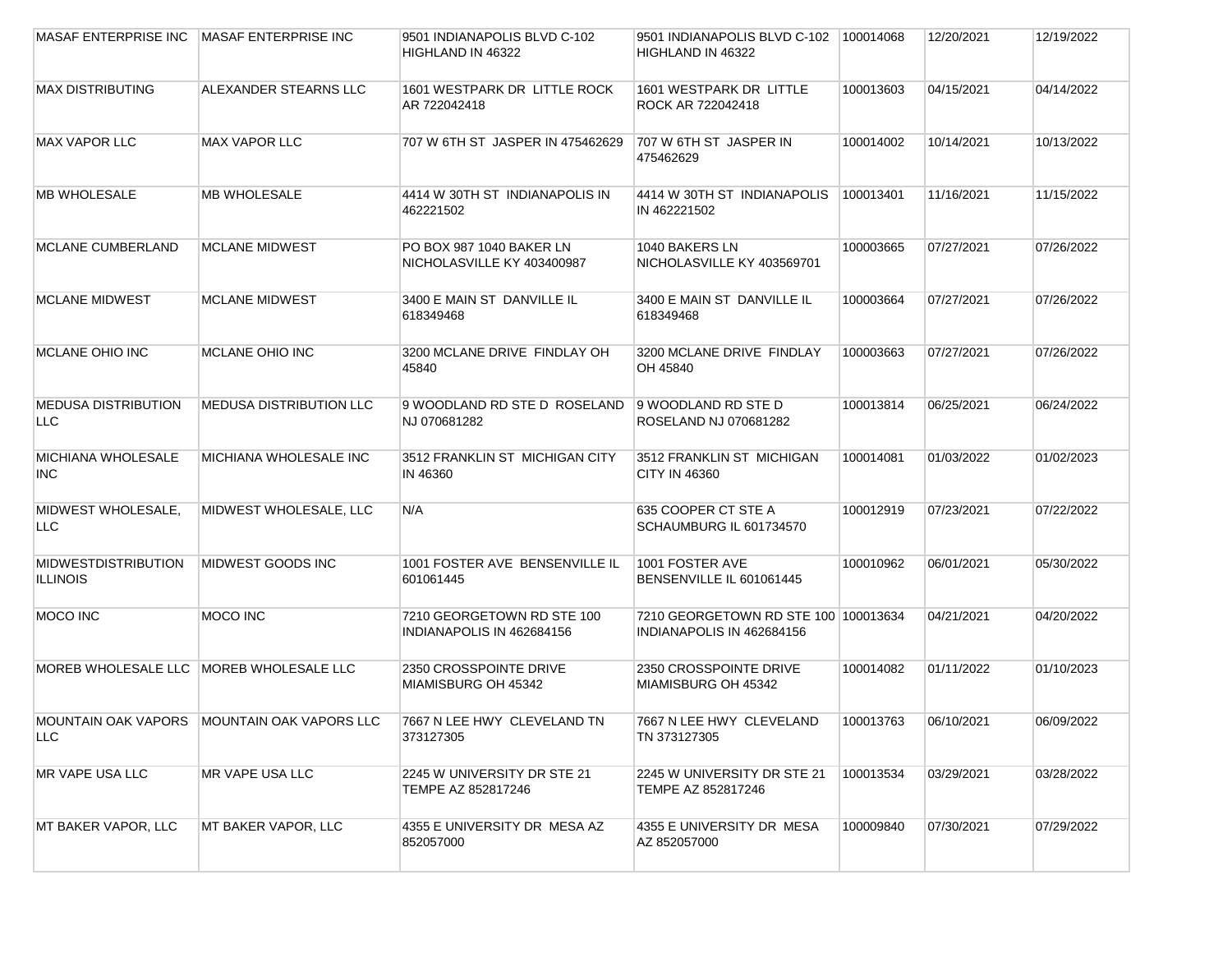| MY VAPE BAR LLC                    | MY VAPE BAR LLC                                | 102 GREYSTONE POWER BLVD<br>DALLAS GA 301578297                      | 102 GREYSTONE POWER BLVD<br>DALLAS GA 301578297         | 100013972 | 09/13/2021 | 09/12/2022 |
|------------------------------------|------------------------------------------------|----------------------------------------------------------------------|---------------------------------------------------------|-----------|------------|------------|
| MY VAPE ORDER INC                  | MY VAPE ORDER INC                              | 300 GODDARD IRVINE CA 926184606                                      | 300 GODDARD IRVINE CA<br>926184606                      | 100013840 | 07/13/2021 | 07/12/2022 |
| NOVELTY, INC                       | NOVELTY, INC                                   | 351 W MUSKEGON DR GREENFIELD<br>IN 461404016                         | 351 W MUSKEGON DR<br>GREENFIELD IN 461404016            | 100013531 | 03/25/2021 | 03/24/2022 |
| <b>NU-X VENTURES LLC</b>           | <b>NU-X VENTURES LLC</b>                       | 5201 INTERCHANGE WAY<br>LOUISVILLE KY 402292184                      | 1315 LINCOLN BLVD STE 140<br>SANTA MONICA CA 904011752  | 100013367 | 01/20/2022 | 01/19/2023 |
| <b>ONIPSE DISTRIBUTION</b><br>LLC. | ONIPSE DISTRIBUTION LLC                        | 6530 PINE MEADOWS LN FORT<br>WAYNE IN 468353825                      | 6530 PINE MEADOWS LN FORT<br>WAYNE IN 468353825         | 100013702 | 05/12/2021 | 05/11/2022 |
| ORAMA HOOKAH<br><b>CORPORATION</b> | ORAMA HOOKAH<br><b>CORPORATION</b>             | 8070 CASTLETON RD UNIT 509<br>INDIANAPOLIS IN 462502005              | 8070 CASTLETON RD UNIT 509<br>INDIANAPOLIS IN 462502005 | 100013417 | 11/23/2021 | 11/22/2022 |
| <b>PASTEL CARTEL LLC</b>           | PASTEL CARTEL LLC                              | 18 IBIZA AISLE IRVINE CA 92614                                       | 13326 IMMANUEL RD<br>PFLUGERVILLE TX 786608006          | 100014072 | 12/21/2021 | 12/20/2022 |
| <b>PROPAGANDA E-LIQUID</b><br>LLC. | <b>PROPAGANDA E-LIQUID LLC</b>                 | 17742 MITCHELL N STE A IRVINE CA<br>926146859                        | 17742 MITCHELL N STE A<br><b>IRVINE CA 926146859</b>    | 100013612 | 04/19/2021 | 04/18/2022 |
| R & S DISTRIBUTOR LLC              | <b>R &amp; S DISTRIBUTOR LLC</b>               | 2322 TOPSFIELD RD SOUTH BEND IN 2322 TOPSFIELD RD SOUTH<br>466142426 | BEND IN 466142426                                       | 100013547 | 04/12/2021 | 04/11/2022 |
| <b>RAZZ WHOLESALE LLC</b>          | <b>RAZZ WHOLESALE LLC</b>                      | 1201 QUAK RUN AUBURN IN 46706                                        | 1201 QUAK RUN AUBURN IN<br>46706                        | 100013549 | 04/12/2021 | 04/11/2022 |
| <b>RN DISTRIBUTORS LLC</b>         | RN DISTRIBUTORS LLC                            | 1230 BURLEW BLVD OWENSBORO<br>KY 423031749                           | 1230 BURLEW BLVD<br>OWENSBORO KY 423031749              | 100013459 | 01/19/2022 | 01/18/2023 |
| <b>RTL TRADING LLC</b>             | <b>RTL TRADING LLC</b>                         | 3936 BEECHMONT CIR SWANSEA IL<br>622266052                           | 3936 BEECHMONT CIR<br>SWANSEA IL 622266052              | 100013665 | 05/10/2021 | 05/09/2022 |
| <b>S &amp; B DISTRIBUTORS</b>      | V & J INC.                                     | 4735 SOUTHEASTERN AVE<br>INDIANAPOLIS IN 462033554                   | 4735 SOUTHEASTERN AVE<br>INDIANAPOLIS IN 462033554      | 100003440 | 02/18/2021 | 02/17/2022 |
|                                    | S. ABRAHAM & SONS, INC S. ABRAHAM & SONS, INC. | PO BOX 1768 GRAND RAPIDS MI<br>495011768                             | 4001 3 MILE RD NW GRAND<br>RAPIDS MI 495341132          | 100012334 | 04/01/2021 | 03/31/2022 |
|                                    | S. ABRAHAM & SONS, INC S. ABRAHAM & SONS, INC. | PO BOX 1768 GRAND RAPIDS MI<br>495011768                             | 6579 W CR 350 N STE E<br>GREENFIELD IN 46140            | 100012333 | 04/01/2021 | 03/31/2022 |
| SKEYE WHOLESALE, INC               | SKEYE WHOLESALE, INC                           | 6630 MAUMEE WESTERN RD<br>MAUMEE OH 435379368                        | 6630 MAUMEE WESTERN RD<br>MAUMEE OH 435379368           | 100003357 | 01/05/2022 | 01/04/2023 |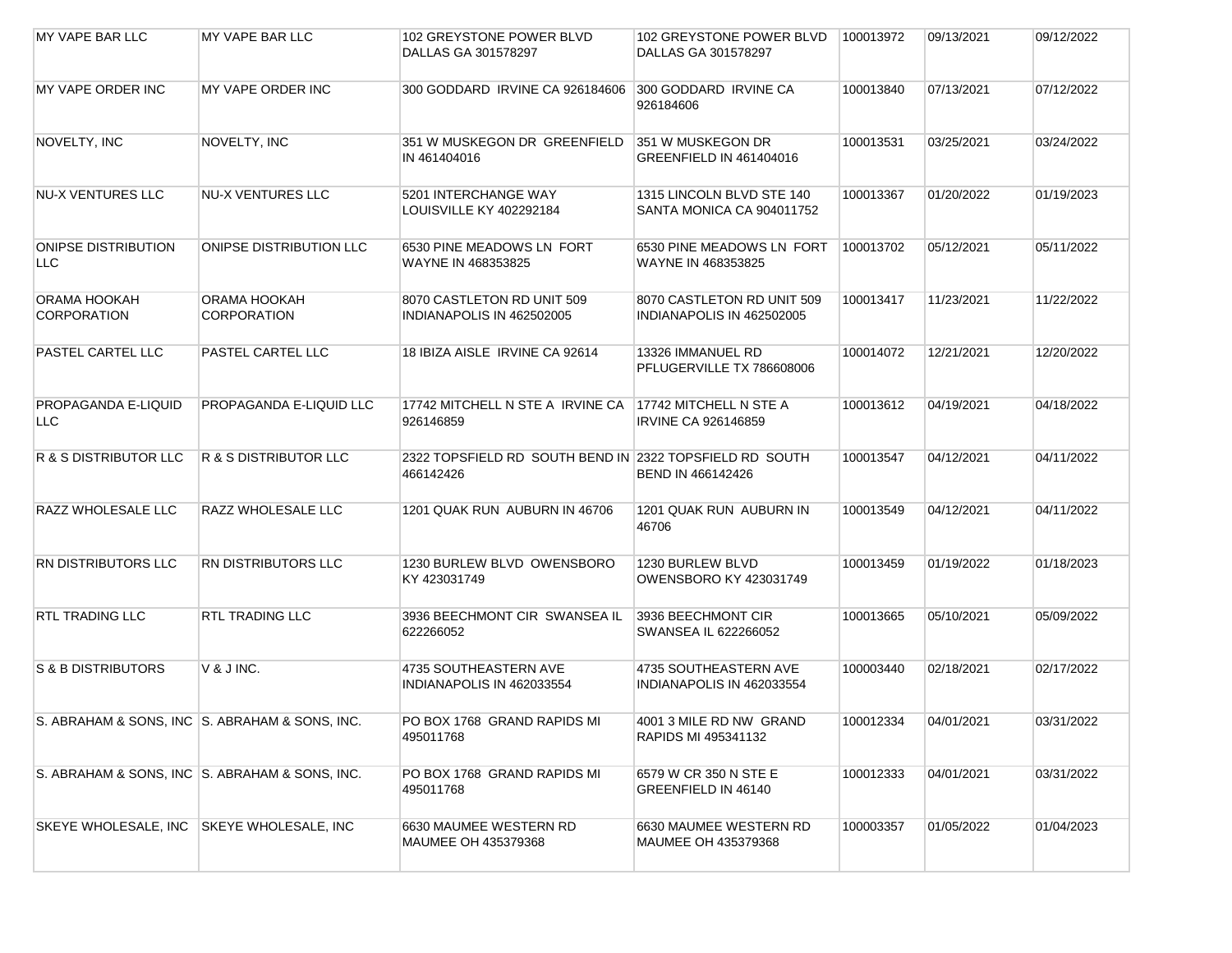| SMOKE HOUSE INC                    | SMOKE HOUSE INC                             | 11829 SHADY MEADOW PL FISHERS 11829 SHADY MEADOW PL<br>IN 46037                      | FISHERS IN 46037                                       | 100014089 | 01/18/2022 | 01/17/2023 |
|------------------------------------|---------------------------------------------|--------------------------------------------------------------------------------------|--------------------------------------------------------|-----------|------------|------------|
| <b>SMOKES ON WHEELS</b>            | <b>SMOKES ON WHEELS</b>                     | 10829 TRAILING VINE DR TAMPA FL<br>336109742                                         | 10829 TRAILING VINE DR TAMPA 100014041<br>FL 336109742 |           | 11/18/2021 | 11/17/2022 |
| <b>SNACK &amp; MORE LLC</b>        | <b>SNACK &amp; MORE LLC</b>                 | 30795 SPRINGFIELD CT GRANGER IN 208 E INDIANA AVE ELKHART IN 100013418<br>465305889  | 465163928                                              |           | 11/23/2021 | 11/22/2022 |
| <b>SS VAPE BRANDS INC</b>          | <b>SS VAPE BRANDS INC</b>                   | 1041 CREWS COMMERCE DR STE 100 1041 CREWS COMMERCE DR<br><b>ORLANDO FL 328378482</b> | STE 100 ORLANDO FL<br>328378482                        | 100014069 | 12/21/2021 | 12/20/2022 |
| <b>INC</b>                         | STACKHOUSE PRODUCTS STACKHOUSE PRODUCTS INC | 1701 NORTH ANTHONY BLVD FORT<br><b>WAYNE IN 46805</b>                                | 1701 NORTH ANTHONY BLVD<br>FORT WAYNE IN 46805         | 100003656 | 10/30/2021 | 10/29/2022 |
| <b>STAR WHOLESALE LLC</b>          | STAR WHOLESALE LLC                          | 8001 CASTLEWAY DR INDIANAPOLIS 8001 CASTLEWAY DR<br>IN 462501946                     | INDIANAPOLIS IN 462501946                              | 100013841 | 07/13/2021 | 07/12/2022 |
| THE ELECTRIC<br><b>TOBACCONIST</b> | THE ELECTRIC TOBACCONIST                    | 2323 MAIN ST IRVINE CA 926146222                                                     | 2323 MAIN ST BLDG 11 IRVINE<br>CA 926146222            | 100013519 | 03/17/2021 | 03/16/2022 |
| THE ELECTRIC<br><b>TOBACCONIST</b> | THE ELECTRIC TOBACCONIST                    | 2555 55TH ST STE 100 BOULDER CO<br>803015729                                         | 2555 55TH ST STE 100<br><b>BOULDER CO 803015729</b>    | 100013507 | 03/08/2021 | 03/07/2022 |
| THE H T HACKNEY<br><b>COMPANY</b>  | THE H T HACKNEY COMPANY                     | PO BOX 2335 PADUCAH KY<br>420022335                                                  | 5550 COMMERCE DR PADUCAH 100010959<br>KY 420019564     |           | 02/26/2021 | 02/25/2022 |
| THE H T HACKNEY<br><b>COMPANY</b>  | THE H T HACKNEY COMPANY                     | PO BOX 436687 LOUISVILLE KY<br>402536687                                             | 4015 COLLINS LN LOUISVILLE<br>KY 402451643             | 100011207 | 05/18/2021 | 05/17/2022 |
| THE H T HACKNEY<br><b>COMPANY</b>  | THE H T HACKNEY COMPANY                     | PO BOX 8395 GRAND RAPIDS MI<br>495188395                                             | 1180 58TH ST SW WYOMING MI<br>495099536                | 100011199 | 05/07/2021 | 05/06/2022 |
| TOBACCO ISLAND 1 INC               | TOBACCO ISLAND 1 INC                        | 866 N SUPERIOR DR CROWN POINT<br>IN 463078299                                        | 866 N SUPERIOR DR CROWN<br>POINT IN 463078299          | 100013784 | 06/11/2021 | 06/10/2022 |
| TOBACCO ISLAND 3 INC               | TOBACCO ISLAND 3 INC                        | 700 W US HIGHWAY 30<br>SCHERERVILLE IN 463751650                                     | 700 W US HIGHWAY 30<br>SCHERERVILLE IN 463751650       | 100013785 | 06/11/2021 | 06/10/2022 |
| TODD'S SALES                       | <b>TODD OFER SALES INC</b>                  | 5010 W DIVISION RD JASPER IN<br>475468252                                            | 5010 W DIVISION RD JASPER IN 100013760<br>475468252    |           | 05/28/2021 | 05/27/2022 |
| <b>TOPICZ</b>                      | NOVELART MANUFACTURING<br><b>COMPANY</b>    | 2121 SECTION RD CINCINNATI OH<br>452373509                                           | 2121 SECTION RD CINCINNATI<br>OH 452373509             | 100013764 | 06/09/2021 | 06/08/2022 |
| TRIPIFOODS, INC.                   | TRIPIFOODS, INC.                            | 1427 WILLIAM ST BUFFALO NY<br>142061807                                              | 1427 WILLIAM ST BUFFALO NY<br>142061807                | 100013728 | 05/18/2021 | 05/17/2022 |